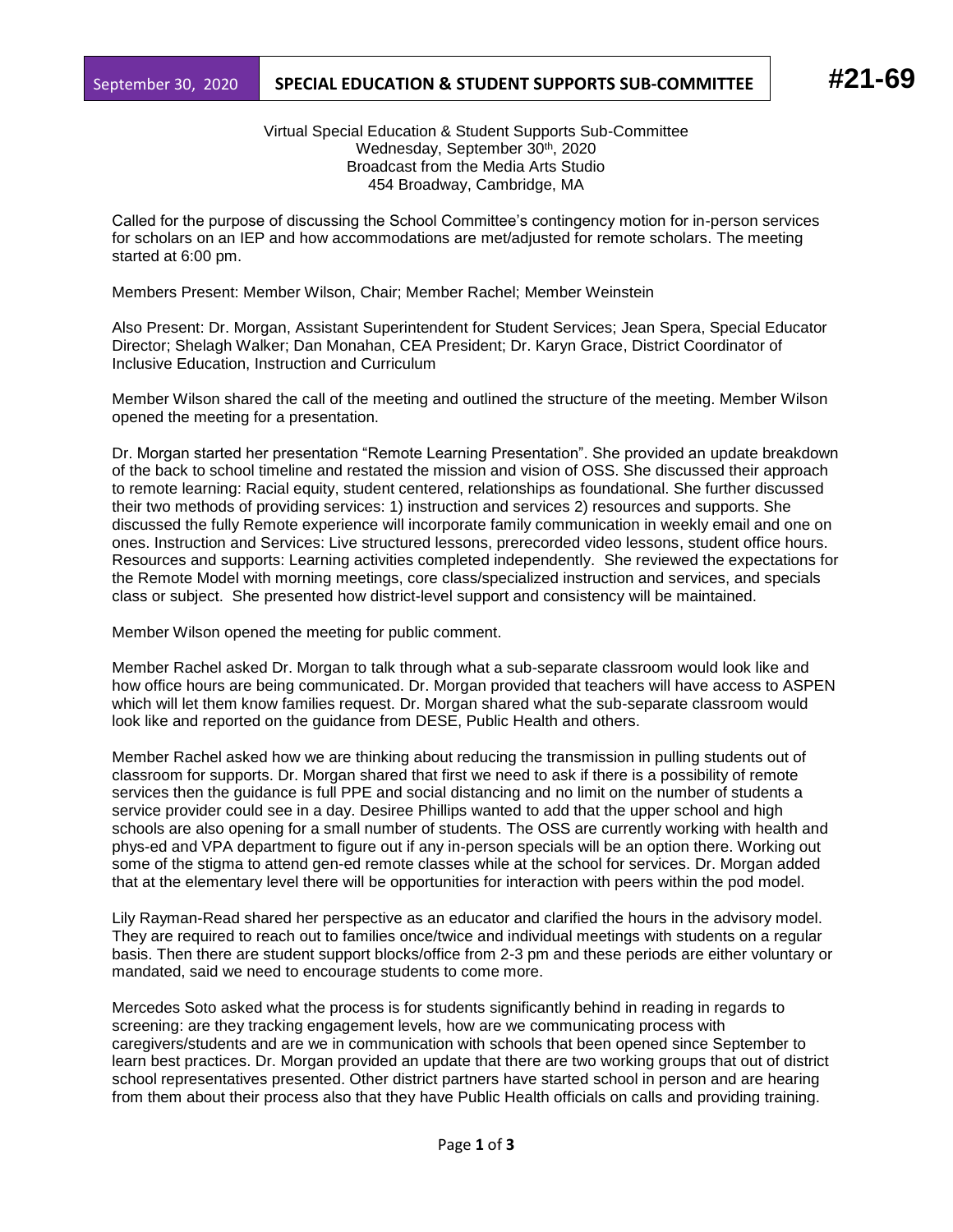There were also district-wide training about supporting students who demonstrate difficulties with reading. Dr. Grace discussed how they were able to bring Mary Briggs on a refresher training and remote learning strategies and Orton Gillingham.

Dan Monahan asked for clarification on whether there were no limitations on connections with students in the building. Discussed his concerns over special educators visiting multiple schools that it creates a large cohort. If one of those educators were to test positive, it would shut down multiple schools. Dr. Morgan responded that they are trying to limit number so that each school has a core set of staff. Some accommodations will need to be made to address gaps. Dr. Morgan shared the goal is to provide these services remotely and that they are having a meeting tomorrow to gain clarity on the public health official's guidance.

Dan Monahan pointed out that a lot of services can't be done with 6 ft. distancing. Dr. Morgan provided clarity that the goal is to limit contact to under 15 minutes with full PPE and ventilation and that there is still more information needed before sharing with staff.

Member Wilson asked for further clarification on what the 15 minutes entails. Dr. Morgan said that the fifteen minutes is if they need to get closer than six feet.

Dan Monahan asked for clarification on whether there will there be training and how is the administration communicating to educators? Dr. Morgan shared that they are going to share the manual with school administrators and get feedback from them and there is another meeting tomorrow to discuss these pieces and ask the public health experts to share why this information was recommended. They also have conversations with OSS every two weeks (optional) to share information and new initiatives. They also can always post for more jobs, and in the interim there are agencies we are partnered with to fill in until someone is hired.

Member Wilson discussed the need to have experts in the meetings to help provide clarity.

Robyn Towner asked for an update on whether special educators will need to be remote/face to face/both? She wondered about families that request face to face meetings to discuss IEP. Dr. Morgan discussed family conferences, those decisions being made about whose coming in person is made by the IEP team. Discussed some of the staffing issues that are being negotiated with the CEA and that educators would be teaching either remote or in-person. She discussed how they will communicate with parents about potential differences in in-person and remote teachers.

Ellen Quinn shared her perspective as a special educator and asked for clarity on the use of technology. She shared that she feels as though special educator's voices need to be more included in the discussions. Dr. Morgan discussed how to get their voices more involved and discussed how the district is still making considerations about pods.

Ellen Quinn asked for further clarification on the pod system and on the limit of how many classrooms special educators are allowed to go into. Dr. Morgan discussed how the goal is to not to spread out our staff. She provided that the "pod" can be one or 2 classrooms and they share staff like the paraprofessional or the special educator.

Laura Egitto asked for clarification on serving for the B Grid remotely and B minute guidelines. Dr. Karyn Grace did not have a definitive answer to this grid model and there needs to be determination made on asynchronous activities meeting the needs of students.

Laura Egitto asked how can we collect data being remote and to see if the child is actually accessing it? Dr. Karyn Grace discussed the importance of discussing norms with families in consult and shared some creative ways to check-in with students.